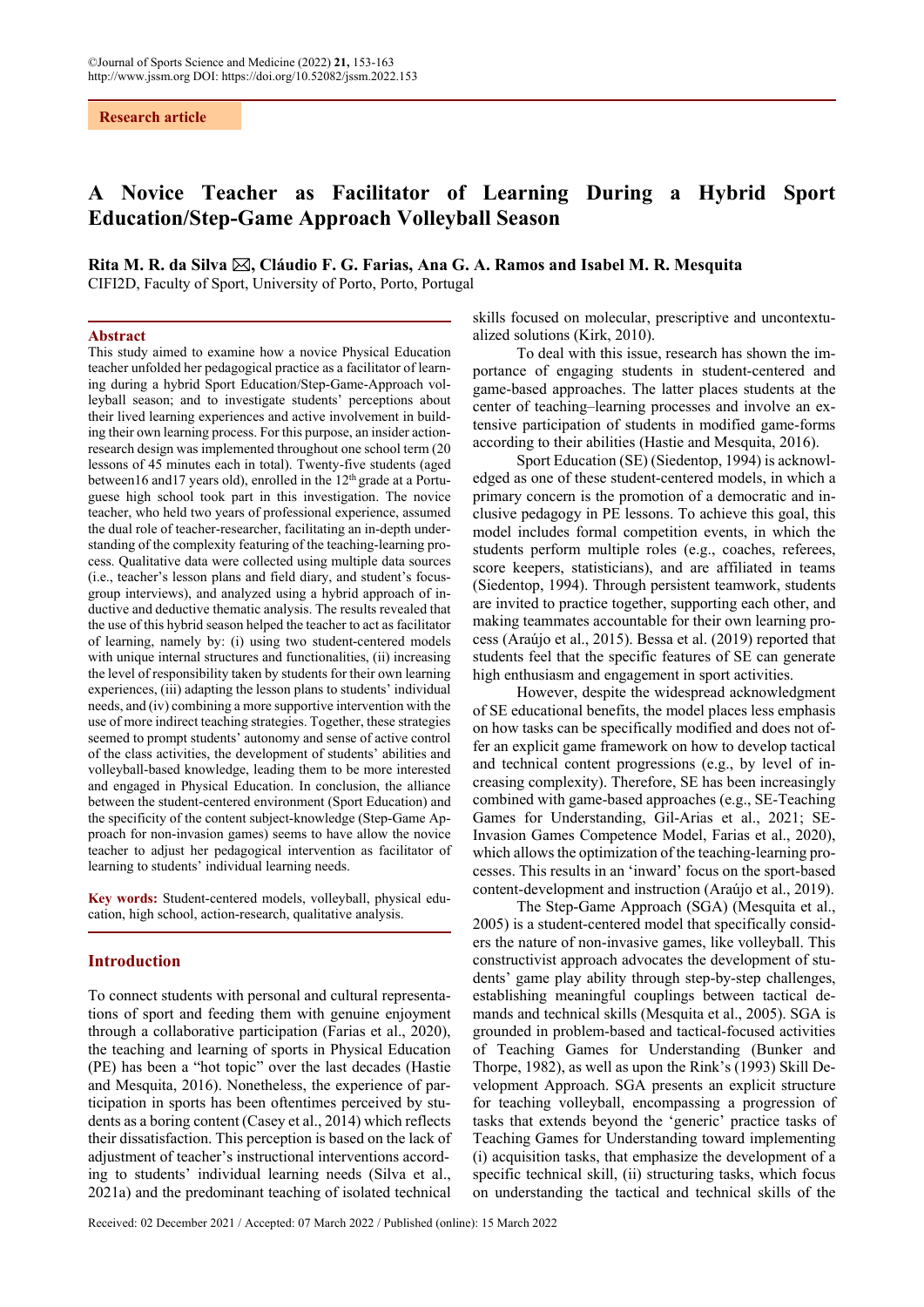game but without opposition, and (iii) adaptation tasks, in which the goal, action structure and main tactical features, are identical to the full volleyball game (Mesquita et al., 2005).

The combination of SE and SGA has the potential to achieve the affective and social goals of student participation highlighted in SE (where equity and inclusion are key educational banners) and also to consider the "specialized" learning of the tactical content taught. Further, through the use of different learning stages that respect, at each time, the tactical understanding and skill level of students, it is possible to individualize learning goals and design meaningful learning scenarios (Mesquita et al., 2005). SGA defines four volleyball learning stages, from 1 (1x1) to 4 (4x4), in which the game-forms progressions build-up aligned both with the formal and specific functional structure of volleyball as with the level of tactical understanding and skills progressively exhibited by students at different points in their game-play development (Chêne et al., 1986).

The growing body of research undertaken on this hybrid combination has clarified and proved its significance to teaching and learning games in PE (see, for example, Araújo et al., 2015, 2017). However, these models imply that teachers act as facilitators of learning, by simplifying or challenging learning scenarios based on students' needs (Dyson et al., 2004). This is a very demanding process for novice PE teachers (NTs). Additionally, as recently reported by Silva and colleagues (2021b), the implementation of student-centered models that concomitantly sought to promote an active involvement of students, for instance by building their own learning experiences, can also be a challenging task for inexperienced teachers.

In this sense, despite the wide recognition that the effective performance of the facilitator's role requires the mastery of complex pedagogical skills (Farias et al., 2018), up to date investigations on this topic remain scarce. Thereby, it is imperative for researchers to conduct studies focused on examining the challenges felt by teachers and the strategies used to perform such role.

In this respect, most of the studies conducted so far typically include experienced PE teachers rather than examining the pedagogical implementation of student-centered models by NTs (Silva et al., 2021b). The limited research with NTs shows that they maintained tight control of the lessons using reproductive teaching styles and loworder questioning (O'Leary, 2014). Doing so, NTs frequently narrow the tactical complexity of games to the teaching of drills-skills isolated from the game context that provides them with meaning (O'Leary, 2014). Currently, there are no studies on the implementation of SE-SGA hybrid seasons.

Investigating NTs' teaching practices is particularly important and can be extremely insightful given the rich information drawn from their lived experiences, skills, and conceptions. Moreover, it can provide useful information for future pedagogical practices of many other practitioners who will shape their behaviors as teachers at an early stage of their career (Silva et al., 2021b).

Regarding to the engagement of students in leading their own learning process, some studies suggest that students did not adopt an active participation in PE lessons

due to their unfamiliarity with the roles that they can perform (McMahon and MacPhail, 2007). Furthermore, there is a marked lack of examination of students' voices about their lived learning experiences during participation in student-centered PE lessons. In fact, this is a crucial topic of study, as students are recognized as key agents in co-creating their learning environments and improving their experiences of schooling (Oliver and Kirk, 2015). In this sense, qualitative research is as an appropriate methodology to access in depth perceptions of students on lived experiences and to understand the features that support students' behavior (e.g., commitment, active learning) (Phillips et al., 2021). Given its cyclical and interventive nature which is supported by an ongoing data collection and analysis, action-research designs could be extremely useful to granted teachers the opportunity to improve their teaching effectiveness through responsive planning, acting, finding, and re-planning (Kemmis et al., 2014).

Given the presented rationale, the purpose of this study was twofold. First, we sought to examine how a novice PE teacher unfolded her pedagogical practice as a facilitator of learning during a hybrid SE-SGA volleyball unit. Second, we investigated how students perceived their own learning experiences in terms of active participation in the development of such experiences.

# **Methods**

## **Design**

This study adopted an insider action-research (AR) design, where the teacher assumed the dual role of teacher-researcher (Koekoek et al., 2019). An insider-AR design reflects an epistemology capable of providing a privileged and deep viewpoint about the teaching-learning process (Coghlan, 2007), keeping pace with the dynamic and situated development of teaching and learning within studentcentered models (Farias et al., 2018).



**Figure 1**. Action-research timeline.

The present study involved two AR-cycles with each one including the processes of planning, acting, observing, and reflecting on practice (Kemmis et al., 2014) (Figure 1). All pedagogical processes were centered on the events emerging during the implementation of the SE-SGA teaching program. The 1<sup>st</sup> AR-cycle corresponded to the diagnosis phase. Here, students were assessed on their sport ability, grouped by learning stages, and affiliated into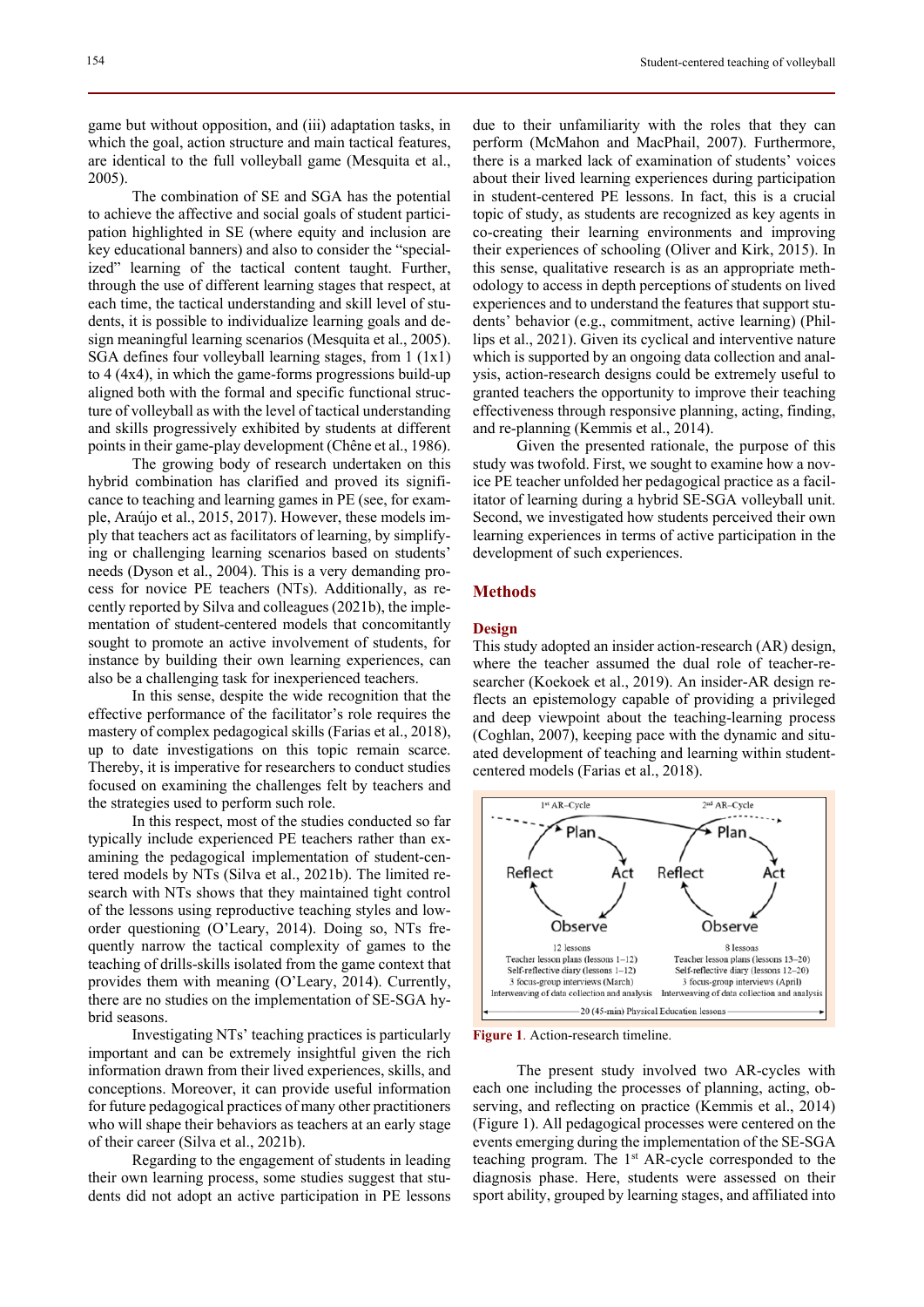persistent teams in which they co-construct learning tasks. At the end of the 1st AR-cycle, reflections of the NT and students, as well as fact-finding about the teaching-learning process, worked as action steps to plan the  $2<sup>nd</sup> AR$ cycle. Aligned with the study's purpose, the 2nd AR-cycle focused on empowering students to take more responsibility for, and control of their own learning experiences.

## **Participants**

This study included 25 students as participants (aged between16 and17 years old) who were enrolled in the  $12<sup>th</sup>$ grade at a Portuguese high school. The students had already previous volleyball experience in PE lessons; however, none of them was involved in extra-curricular volleyball activities (e.g., athletes in volleyball clubs). The students had also previous experience with SE (in the first schoolterm and taught by the same NT) but were not familiar with SGA. The female NT (25 years-old) had two years of teaching experience, one-year as a pre-service teacher and another as a PE teacher at a different school. This research allowed the NT to consolidate the previous experiences gained during her master's degree (Physical Education Teaching in Basic and Secondary Education) in which she explored specifically the practical implementation of student-centered models. Currently, the NT is also a PhD student in the Sports Science Doctoral Program. The second and fourth authors (experts in the use of student-centered models), were partners in this paper, acting as advisors and peer-debriefs to challenge the NT interpretations throughout her teaching-learning process. The study followed the guidelines stated in the Declaration of Helsinki and was approved by the Institutional Research Ethics Committee of the authors' institution (CEFADE 18 2019). Students and their legal guardians were informed about the research scope and they signed informed consent. Confidentiality and anonymity issues were explained and ensured using pseudonymous.

## **The Sport Education/Step-Game Approach season**

As recommended by Siedentop (1994) the SE-SGA season lasted a full school term (from January to April 2018) and was applied during 20 PE lessons and 45-min each one. The season followed all the key-features of SE (i.e., seasons, persisting teams, formal competition, record keeping, festivity and a culminating event) (Siedentop, 1994). Concurrently, the learning tasks followed the instructional framework of SGA comprising acquisition, structuring, and adaptation instructional tasks for each learning stage (Mesquita et al., 2005). Table 1 provides a complete outline of the season planning, displays the learning goals for each learning stage, and includes the main students' roles performed at each PE lesson. For an easier reading of the Table, please see the example given from lesson 5-6 at the end of Table 1.

#### **SE features**

Considering the diagnosis assessment initially performed by the NT and the contextual conditions (i.e., sports hall available and number of students), students were allocated into two different learning stages (learning stage 2: 2vs2; and learning stage 4: 4vs4). Within each learning stage, however, students had different skill levels in technical and/or tactical domains. To exemplify, in an intra-group analysis, a total of twelve students from the learning stage 4 could integrate six students with higher technical and tactical skills when compared the other six students from the same learning stage. Thereby, students were grouped into mixed ability-teams per learning stage. Following the previously example, it means that three teams, formed by four students each, included two higher-skilled students, and two lower-skilled students (all of them belonging to the learning stage 4). Noteworthy, the teams from the same learning stage shared common game-play issues. In total, eight mix-ability teams, five teams of learning stage 2 and three teams of learning stage 4, constituted the class. This arrangement provided an ideal context for encouraging students to participate in peer-teaching interactions alongside students within the same learning stage. The teacher gradually transferred instructional leadership responsibility to students. Thus, progressively students began to (i) select learning tasks, which they deemed appropriate for improving their team's performance, (ii) leading instruction during peer-assisted tasks, (iii) assuming the warm-up tasks, and (iv) managing the tournaments.

The season was divided into two phases: (i) in the first one, students learned the specific technical and tactical skills of volleyball through team practice activities and informal practice matches; and (ii) in the second phase, students were engaged in two formal competitions. In the first competition, called 'graded competition', they played against classmates from their learning stage (i.e., students from learning stage 2 compete with each other in 2vs2 game-form, and students from learning stage 4 in 4vs4 game-form). In the second competition, students were mixed up (i.e., students from both learning stages work and compete together in 2vs2 and 4vs4 game forms). A culminating event was organized in the last lesson of the season and students were awarded (i.e., extra points) for their fairplay behaviors.

#### **SGA features**

As recommended by Mesquita et al. (2005), a 2v2 gameform was used to diagnose students' skill level. The main goal of the learning stage 2 was to develop students' competence during cooperative games between teammates and competition moments against other opponent teams during the 2vs2 game. Four main tactical skills were taught in this stage: (i) verbal communication; (ii) assigning accountability zones; (iii) watching the opponents' placement; and (iv) playing the ball to the vulnerable place of the opponent's court. In addition, three technical skills were taught: (i) the overhead pass; (ii) the forearm pass; and (iii) the underhand serve. Although the overall 2v2 game format was retained, the game rules and the learning tasks were ongoingly modified to match the students' learning needs. For example, low-skilled students were allowed to catch the ball on the first contact, or to perform a double contact. These rules were not applied to high-skilled students.

The main goal of learning stage 4 (where some goals of stage 3 - 3v3 - where adopted) was to increase the number of tactical options in offensive organization (three attackers instead of one) and develop defensive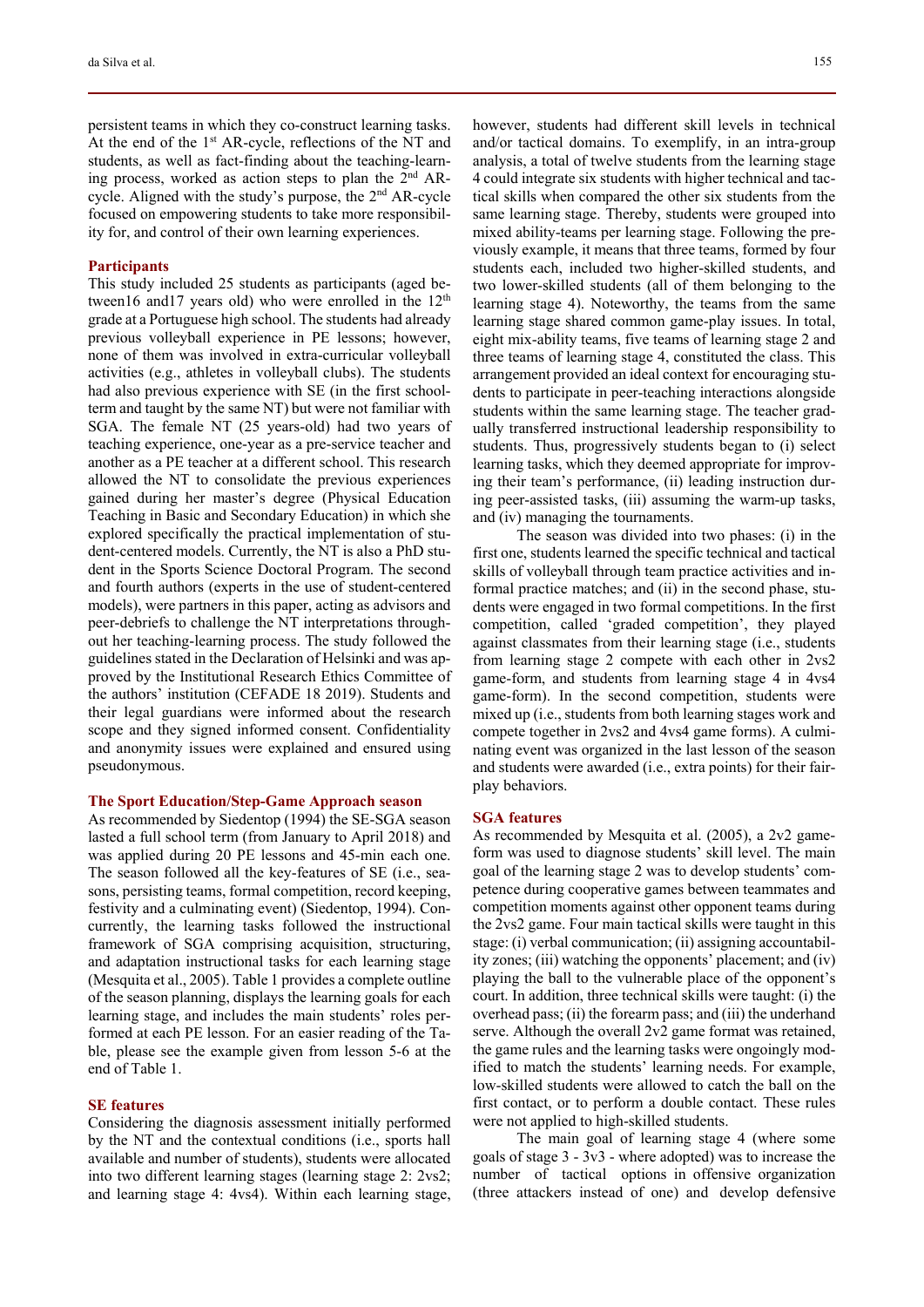**Table 1. Overview of the hybrid SE/SGA season.** 

organization during counterattacking (1:2:1 'mobile square' was adopted). Four main tactical skills were taught in this stage: (i) to link two actions, like receiving and attacking the ball; (ii) to adjust displacements according to ball trajectories; (iii) to identify the space

where the student will set and attack the ball; and (iv) to distinguish back defense position according to the space occupied by the blocker. In addition, three technical skills were taught, namely, spike, block, and overhead serve.

| <b>Lessons</b>                                                         |           | <b>Season planning</b>                                                                                                                                                    |                                                                                                                                                                                               |  |
|------------------------------------------------------------------------|-----------|---------------------------------------------------------------------------------------------------------------------------------------------------------------------------|-----------------------------------------------------------------------------------------------------------------------------------------------------------------------------------------------|--|
|                                                                        |           | 1st AR-cycle<br>Diagnostic assessment (2vs2); Allocation of teams according to their LS; Volleyball quiz – questions about rules.                                         |                                                                                                                                                                                               |  |
| team practice activities and informal practice matches<br>First phase: | $1-2$     |                                                                                                                                                                           |                                                                                                                                                                                               |  |
|                                                                        | $3-4$     | <b>Learning stage 2</b><br>Within-team practice: Overhead and forearm pass; Receiver/non-receiver                                                                         | <b>Learning stage 4</b><br>Within-team practice: Overhead pass, forearm pass and service (underhand and overhead);                                                                            |  |
|                                                                        |           | notion (0:2) with the inclusion of verbal communication; 2vs2.                                                                                                            | Students' positions in serve-reception scenario (1:3); 4vs4.                                                                                                                                  |  |
|                                                                        | $5-6$     | Within-team practice: Overhead pass, forearm pass and underhand serve;                                                                                                    | Within-team practice: Overhead pass, forearm pass and spike; "whoever attacks, set" (chain                                                                                                    |  |
|                                                                        |           | "short-long" (anteroposterior displacements) with overhead and forearm                                                                                                    | two actions, receiving and attacking the ball); 4vs4;                                                                                                                                         |  |
|                                                                        |           | pass; receiver/non-receiver notion (0:2), with the inclusion of verbal com-                                                                                               | Students' roles: design an exercise to solve an identified problem - shooting difficulties due                                                                                                |  |
|                                                                        |           | munication; 2vs2;                                                                                                                                                         | to technical problems in the distributor's action.                                                                                                                                            |  |
|                                                                        |           | Students' roles: design an exercise to solve an identified problem - lack of                                                                                              |                                                                                                                                                                                               |  |
|                                                                        |           | verbal communication between the two students and consequent assigning                                                                                                    |                                                                                                                                                                                               |  |
|                                                                        |           | accountability zones.                                                                                                                                                     |                                                                                                                                                                                               |  |
|                                                                        | $7 - 8$   | Within-team practice: Anteroposterior and lateral displacements; Overhead                                                                                                 | Within-team practice: Anteroposterior and lateral displacements; chain the distributor's ac-                                                                                                  |  |
|                                                                        |           | pass, forearm pass; Receiver/non-receiver notion $(0:2)$ with the promotion                                                                                               | tion (first contact) with the attacker's (third contact); adjust movements to ball trajectories;                                                                                              |  |
|                                                                        |           | of communication and assignment of accountability zones; 2vs2.                                                                                                            | 4vs4.                                                                                                                                                                                         |  |
|                                                                        |           | Students' roles: implement the learning tasks created to solve the problems identified in the previous lesson.                                                            |                                                                                                                                                                                               |  |
|                                                                        | $9 - 10$  | Within-team practice: Lateral displacements; Overhead pass, forearm pass<br>and underhand serve; watching the opponents' placement and playing the                        | Within-team practice: Lateral displacements; Overhead pass, spike and block; Rotation of<br>'mobile square' in defense situation $(1:2:1)$ : to identify the space where the student is going |  |
|                                                                        |           | ball to the vulnerable space of the opponent's court; 2vs2;                                                                                                               | to attack the ball and to distinguish back defense placement according to block action; 4vs4;                                                                                                 |  |
|                                                                        |           | Students' roles: design an exercise to solve an identified problem - lack of                                                                                              | Students' roles: design an exercise to solve an identified problem - Placement of the ball in                                                                                                 |  |
|                                                                        |           | reading the opponent's behavior.                                                                                                                                          | spaces already occupied.                                                                                                                                                                      |  |
|                                                                        | $11 - 12$ | Within-team practice; Students' roles: implementing the learning tasks built to solve the game-problems previously identified.                                            |                                                                                                                                                                                               |  |
|                                                                        |           | <b>Focus group sessions</b>                                                                                                                                               |                                                                                                                                                                                               |  |
|                                                                        |           | 2nd AR-cycle                                                                                                                                                              |                                                                                                                                                                                               |  |
|                                                                        | $13 - 14$ | Within-team practice; Students' roles: implementing the learning tasks built to solve the game-problems previously identified; prepare a proposal for the constitution of |                                                                                                                                                                                               |  |
|                                                                        |           | teams for the mix-competition; team captain.                                                                                                                              |                                                                                                                                                                                               |  |
| Second phase:<br>competition<br>formal                                 | $15-16$   | Formal competition (graded competition, 2vs2; and mix-competition);                                                                                                       | Formal competition (graded competition, 4vs4; and mix-competition);                                                                                                                           |  |
|                                                                        |           | Students' roles: referee, team captain, score, records keeper, manage one tournament-day; peer-teaching (coaching roles); and lead the warm-up.                           |                                                                                                                                                                                               |  |
|                                                                        | $17-18$   | Formal competition (graded competition, 2vs2; and mix-competition);                                                                                                       | Formal competition (graded competition, 4vs4; and mix-competition);                                                                                                                           |  |
|                                                                        |           | Students' roles: referee, team captain, score; records keeper; lead the warm-up; peer-teaching (coaching roles); prepare the prizes for the culminating event.            |                                                                                                                                                                                               |  |
|                                                                        | $19 - 20$ | Formal competition (graded competition, 2vs2; and mix-competition);                                                                                                       | Formal competition (graded competition, 4vs4; and mix-competition);                                                                                                                           |  |
|                                                                        |           | Culminating event with awards ceremony.                                                                                                                                   |                                                                                                                                                                                               |  |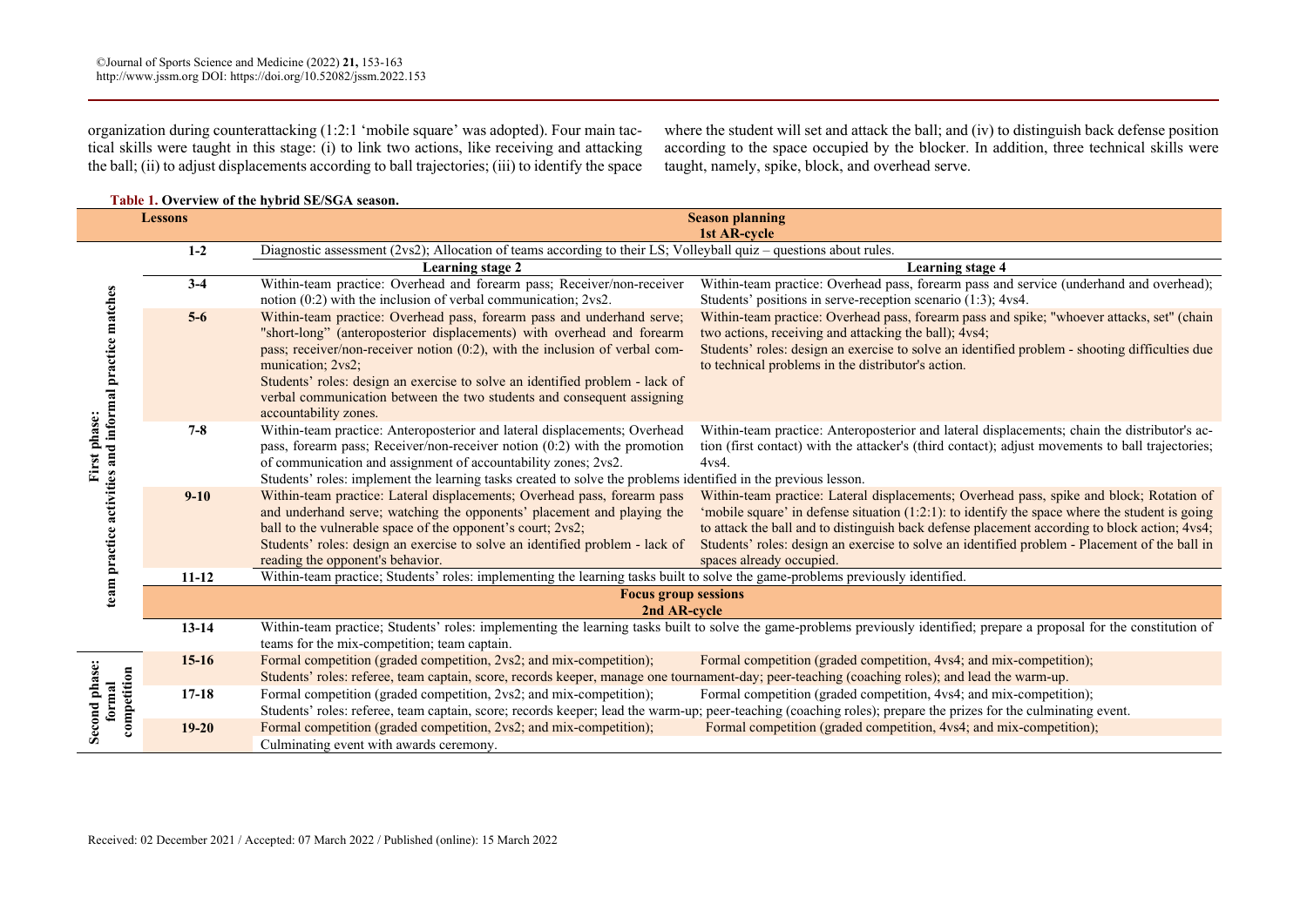## **Data collection**

Data were collected using multiple qualitative sources to gain a robust understanding of the topic examined. First, the planning of all lessons was documented, with each one including the design of appropriate learning tasks that address the daily needs of students. Taking in reference the pedagogical principles of a SE-SGA unit, an explicit effort was made to ongoingly adjust the learning environments to the students' learning stages, game-related knowledge, and technical-tactical skills (Hordvik et al., 2019).

Second, a teacher's field diary was used to describe and reflect on: (i) the NT's pedagogical problems faced day-by-day when portraying the role of facilitator; (ii) the impact of the pedagogical strategies used; and (ii) students' responses to the pedagogical practice implemented. The field diary enabled the teacher to express detailly her emotions and perceptions about what could be improved or what worked better, and which goals had to be set for next lesson (Farias et al., 2018).

Third, six semi-structured focus-group (FG) interviews were conducted by the teacher-researcher, three of them at the middle of the school-term (after lesson 11-12), and the remaining at the end of the season. Overall, the FG interviews encompassed two main purposes: (i) to allow the students to debate their opinions and assess their viewpoints (Merriam and Tisdell, 2016); and (ii) to understand how the pedagogical intervention was influencing students' learning (Bracco et al., 2019). FG sessions were conducted in the host school's facilities and lasted approximately between 90 and 130 minutes. All FG interviews were video recorded and transcribed verbatim afterwards by the first author.

## **Data analysis**

In line with the on-the-spot, interactive, and cyclical epistemological nature of AR, data collection and analysis were intertwined. Thus, following the procedures presented by Fereday and Muir-Cochrane (2006), a hybrid approach of inductive and deductive development of themes was used to analyze data. The study began as being deductive given the primary role that SE and SGA played in formulating research goals and consequent interview questions. The study became progressive inductive during the data analysis, with the purpose of generating new explanations that could more thoroughly comply the unique singularities emerging from the data (Patton, 2015).

Due to its potential for enabling the researcher to identify, analyze, and report patterns (themes) within the data set, a thematic analysis was used to examine data (Braun et al., 2016). The initial coding stage involved the immersion and familiarization with data, through repeated reading and identification of the relevant information. The second phase included an initial coding, with basic segments deemed meaningful being attached as labels. This process was developed with pre-existing research aims in mind (deductive), alongside openness to new segments (inductive) and it was completed manually by-hand. We critical engaged with the data at a semantic (i.e., the obvious meanings expressed) and a latent level (i.e., implicit ideas decoded from teacher and students' perspectives), but mostly semantic. The third phase included creating (initial) themes (i.e., grouping related information) pertinent to address the research questions. The fourth phase involved going back and forth through the data to check if the analysis suitably represents the message shared by all participants. The revision process helped to settle on a structure of one core theme which emphasizes all the other themes. Finally, the fifth phase involved naming the identified themes in a representative fashion.

#### **Data trustworthiness**

The dual role of teacher–researcher implies a systematic investigation of its own practice so that the pedagogical procedures could be improved. Such ongoingly analysis facilitates, in turns, an in-depth access to the complexity of the teaching-learning process (Farias et al. 2018). To acknowledge the consequences of and insider pedagogical intervention, and to establish a balance between closeness and distance (Coghlan, 2007), the credibility of the data was ensured through five main strategies: (i) participants were encouraged to share their honest opinions and viewpoints during the FG, so that students' opinions were not influenced by each other, and all the opinions were equally valued (Patton, 2015); (ii) considering that 'too much involvement' could influence students' answers, meaning that they could verbalize what the NT wanted to hear, the teacher was aware that students needed to lead the FG discussions. Thus, the NT read the questions to the students and only sporadically asked for more detailed information. This procedure enabled the students to expand their perspectives based on peer answers (Bodsworth and Goodyear 2017); (iii) data triangulation, which involved the use of multiple data collection sources (i.e., lesson plans, teacher's field diary and students' FG interviews) with the purpose of describe the phenomena through different perspectives (Denzin, 2012); (iv) regular peer-debriefings and collective data analysis among the research team, to minimize the risk for individual researcher bias in the interpretational analysis (Patton, 2015); and (v) students were frequently asked about the implicit meanings of their actions and verbal interventions (Corbin and Strauss, 2014).

#### **Results**

Data analysis generated two main themes representative of a hybrid SE-SGA season implemented by a NT as well as the students' perspectives about their learning experiences. The two themes are presented below.

# **1st AR-Cycle: The search of the right degree of student active engagement in the teaching-learning process: a time of higher teacher-guided student-centered activities.**

The diagnosis assessment enabled the NT to become aware that "*there are different levels in the class: a group of students in stage 2 and another, made up most of the class, in stage 4. The teaching season will be designed according to this information, and students can, at any time, progress in the learning stage if so justified"* (Field diary, 3.1.2018). Since that moment, and considering the different learning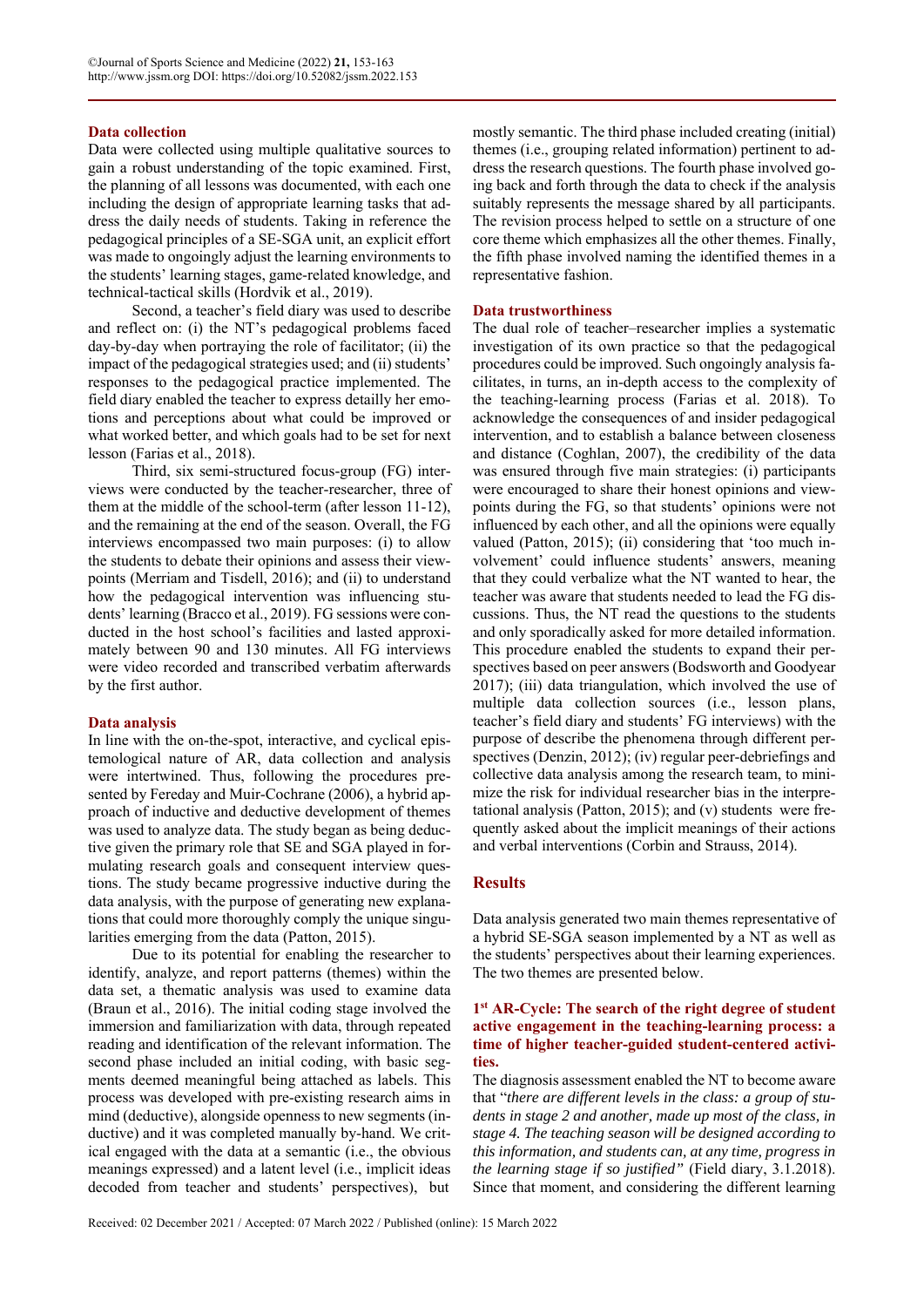stages content development framework, learning tasks were designed to promote the development of students' abilities and volleyball knowledge, with the planning of lessons being adapted when necessary. For example, in the lesson plan of the third lesson "*there was a group having more difficulties than I expected and, so I had to adapt the original lesson plan* [which required] *leaving the 'mindset' 2v2 to enter the 'mindset' 4v4"* (Field diary, 8.1.2018).

From the outset of the season students highlighted that the teaching content addressed in the volleyball PE activities was centered on their difficulties and learning potential, "*if you* [NT] *were only concern to fully apply the* [national PE] *program, there would be no progression. Some leading students would have left out those who didn't play well*" (Isabel). In contrast, through this pedagogical intervention (i.e., work by skill levels, adaptation of lesson plans according to students' individual needs) the students noted that "*it wasn't the 'same businesses to everyone, the same old. The teacher adjusted the games to different levels (...) was a way to get to us*" (Maria) (1<sup>st</sup> FG, March).

Students of different learning stages emphasized several advantages arising from the combination of SE's features (formal competition, peer-teaching tasks) and the SGA's "inclusive-friendly" organization of the learning activities according to students' skill level: (i) the competition, "*it's fairer*" (Sofia), because there is not a significant discrepancy in the skill level of students who are competing against each other; (ii) it was the 'right amount of time' for practicing and learning new skills, because "*we can repeat the task several times… it won't turn out well for everyone at the first time*" (Mariana), in other words, students did not feel pressured by peers to learn at a different pace; and (iii) there were cooperative relationships between students of the same learning stage, "*because we have to work as a group, communicate, and help each other*" (Maria) (1st FG, March).

Nevertheless, despite similar learning opportunities were provided to students according to different learning needs, both lower- and higher-skilled participants pointed out some potential disadvantages if this type of activity organization extends over time. The higher-skilled students felt, "*it's better for us, but not for those who play poorly*" (Paulo) because "*they* [students from learning stage 2] *might not evolve if we can't help them…*" (Catarina). Still, the low-skilled students emphasized the importance of the heterogeneous organization of learning activities, "*if we were in mixed up groups, we could learn from other people*" (Luísa). Although students from learning stage 2 felt they progressed on their game-play ability, a critical constraint was that at some point, the students felt that working with the students from learning stage 4 "*would make us more competitive, because we had a more significant challenge and would give us more motivation to try to move on to the next level*" (Andreia) (1<sup>st</sup> FG, March).

One of the main purposes of the SE-SGA pedagogical intervention was to give students the opportunity to actively build cognitive skills. Thus, during the 1<sup>st</sup> AR-cycle students had opportunities to: (i) participate in problemsolving tasks; and (ii) design and apply learning tasks that were adjusted to their current skill level and knowledge.

That is, students from learning stage 2 had the task of proposing exercises for solving fundamental problems, as enhancing students' communication in 2vs2. In contrast, students from learning stage 4 had to think about learning tasks for more complex problems, as promoting the attacking shots into empty spaces in the 4vs4 (Lesson plan, 21.2.2018).

However, during the initial stage of the season, the lack of students' game-related knowledge (from students of both learning stages), combined with some difficulties in technical skills (from students of learning stage 2), led the NT to employ a more supportive intervention such as providing more explicit guidance to students. For example, *"open your hand to make the overhead pass, your fingers are closed"* (Lesson plan, 8.1.2018). The intention was to *"provide higher explicit guidance on the onset, so that in acquiring the basis of the game, later they could 'fly on their own"* (Field diary, 10.1.2018).

Nevertheless, when the teacher perceived that the students had previous knowledge of the task (sport content), or the game concepts were less complex (e.g., receiver/non-receiver notion in 2vs2 game), she used a more indirect teaching strategy (i.e., questioning). Even when the NT felt she had to *"make all decisions about the lesson plan, I ensured the students understood why we were learning each learning task"* (Field diary, 24.1.2018) to help students build their cognitive process based on the understanding of the problem-solving logic of games teaching and learning.

Students highlighted the importance of receiving more explicit guidance from the NT at an initial stage of the unit, "*none of us had the slightest idea about what some tactics (...) your support was critical, it helped us understanding the mobile square so the setter would be more active in game-play*" (Guilherme), and "*I'm glad that happened otherwise we would never move on*" (Catarina) (1st FG, March).

Additionally, students stressed the importance of the active mediation provided by the NT during the design of learning tasks, that "*feedbacked on our initial tactical proposals through questions and hints*" (Inês) instead of "*giving us a ready-made solution. No, we had to think about what was right, what was wrong, what we could change in the task*" (Paulo). This process allowed students "*not just do, because we were told to, it made us more autonomous*" (Matilde) (1<sup>st</sup> FG, March).

During the implementation of learning tasks, it was not always easy to "*explain our games to our teammates*" (Mariana), and "*being a coach, because we can be pointing out a mistake that is not really a mistake*" (Catarina). When students felt stuck, they could count with support of both their teammates and the NT who acted as a "guide on the side" to keep students on track: "*we called the superior* [laughs]" (Diogo), which was important because "*when we started drifting and simply playing, we lost our purpose, and we were practically not training at all*" (Guilherme) but "*the teacher asked what the main purpose of the game was. That helped because we were already drifting away from what we were supposed to learn*" (Andreia) (1<sup>st</sup> FG, March).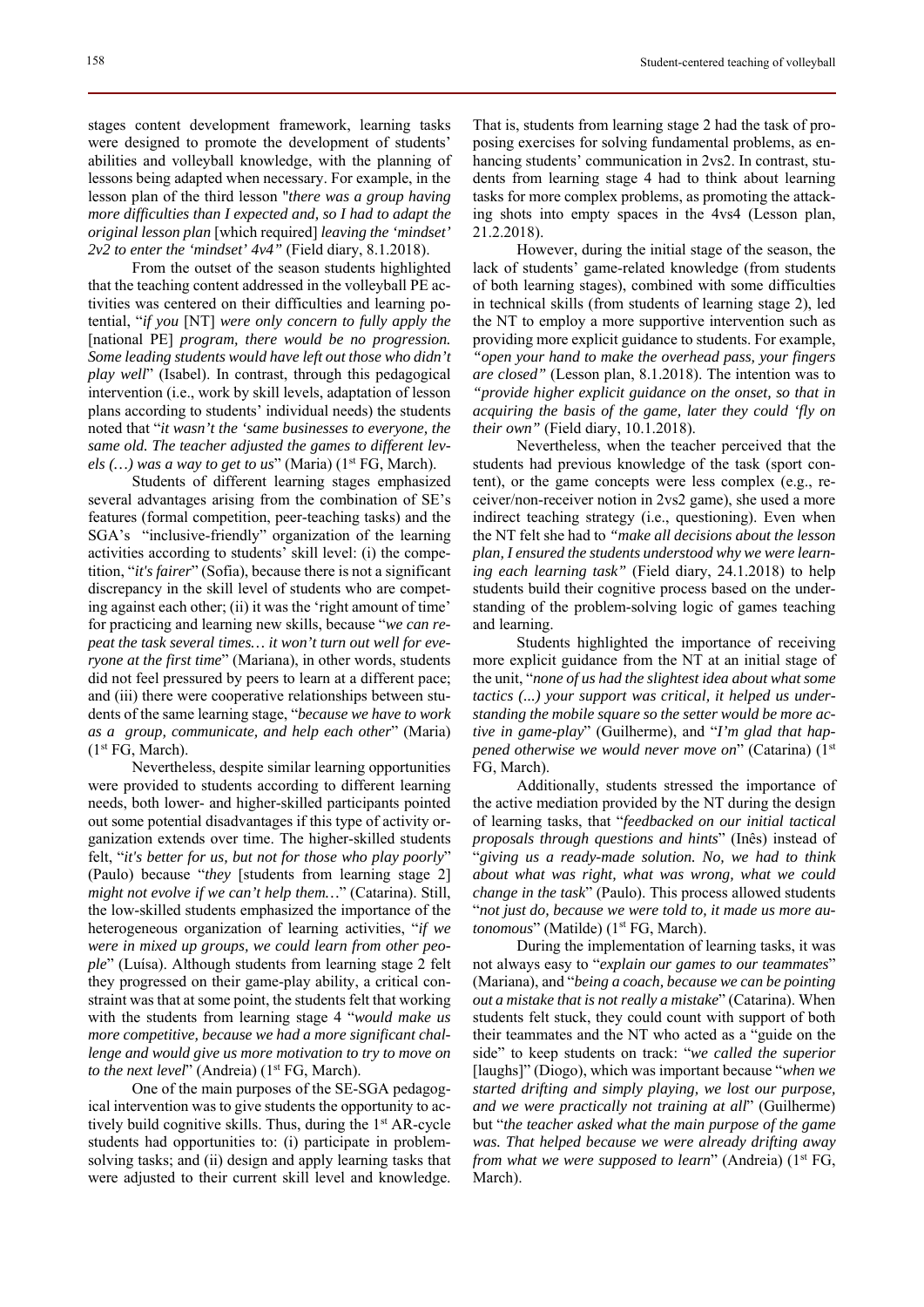At the end of the 1<sup>st</sup> AR-cycle students felt that their active participation in instructional decision-making became gradually easier to deal with, mostly due to teacher's ongoing support. Specifically, the combined use of more explicit and indirect scaffolding strategies allowed students to develop a "meta-understanding" of the process: "*we explored, learned, and now we know how to teach and learn*  games" (Catarina) (1<sup>st</sup> FG, March).

# **2nd AR-Cycle: Individually tailored transfer of responsibility to students: boosting students' commitment to learning activities**

One of the major pedagogical intervention goals set by the NT for the 2<sup>nd</sup> AR-cycle included the attempt to boost the performance of lower-skill students and increase their motivation and engagement in the activities. To this purpose and based on students' opinions expressed during the FG interviews, the NT decided to adjust the initially designed teaching process (i.e., maintain the work by skill level during all volleyball unit) and along with a *"graded competition frame"* (Field diary, 5.3.2018), created a mix-competition. In other words, the NT used learning stages and informal graded competitions (i.e., leagues are arranged that match students of similar skill level against one another) during the first part of the pedagogical intervention. At the 2<sup>nd</sup> AR-cycle, in addition of graded competition, the NT formed mix-ability teams (please, see Methodology for more details).

Students commonly agreed on the appropriateness of the teacher's progressive structuring of the learning game-play development process, "*if we had all stayed together in the first group work, I think it wouldn't have gone well. They* [students with more abilities] *were automatically going to exclude us like in other years*" (Mariana), which made students feel heard and engaged with the activities. Students stated, "*teacher cares about our opinion and wants to know how we feel*" (Catarina), which "*increased our engagement*" (Isabel), namely, "*the competitive level of the students in stage 2 (…), I felt like a 'warrior', dear God, it was cool, different. I also believe that we managed to push our teammates' game-play up, help them with the attack positioning*" (Hugo) (2<sup>nd</sup> FG, April).

Nevertheless, some higher-skill students working in the mix-tournament felt somewhat frustrated due to the marked differences in the ability level of their teammates. For instance, "*at least in my team, we had a colleague that was literally taking us down. He was trying, it was noted. But he couldn't do better. I couldn't solve those problems. They were basic problems, like making the forearm pass, overhead pass... I understand that they have these difficulties, but it becomes very frustrating for us, who are from stage 4, and we are used to a different game-play pace*" (Guilherme) (2nd FG, April).

During this cycle, the teacher sought to further empower students to take more responsibility for, and control of, their own learning experiences. Based on the potential of the main characteristics of SE, the NT applied two major interventions, (i) the transfer of managerial decision-making to students (student-led organization of one-tournament day (Field diary, 12.3.2018)); (ii) student performance of multiple roles and participation in a higher number of peer-teaching activities (students were "formally" tasked during the activities to perform coaching roles, "helping in the teaching the 4vs4 dynamics to their learning stage 2 teammates" (Field diary, 19.3.2018)).

By performing different roles in the class (e.g., coaching, refereeing), students felt an increased sense of active control of the lesson activities. Students stated, "*the teaching process is being shared* [between teacher and students] *because we are definitely part of teaching*" (Manuel), which was the opposite of their previous PE experiences, where "*we didn't have a 'single word to say on the matter'"* (Paulo) (2<sup>nd</sup> FG, April).

Thus, at the end of this pedagogical intervention, students highlighted a positive and renewed idea about PE, based on their extended sense of autonomy: "*the teacher changed everything (…) we have an autonomy that we didn't have before*" (Paulo). Students also justified their positive feelings about the PE experiences with the use of the game-based approach to establish meaningful couplings between tactical demands and technical skills. According to students, "*the teacher valued the tactics more (…) the technique was built through the game*" (Catarina), which helped them to develop their skills and game' understanding, because "*we are not being robots. We are trying to think of what to do because, the tactical move is not always the same*" (Guilherme) (2<sup>nd</sup> FG, April).

On a final note, this pedagogical intervention seemed to have supported students' perception of higher game-based knowledge development, "*I think in all my years of physical education, I never learned as much as I did this year. I simply knew what I had to do in practice, but I didn't know why. If I was asked, I couldn't explain why we were doing that"* (Paulo) (2nd FG, April).

## **Discussion**

This study aimed to examine how a novice PE teacher unfolded her pedagogical practice as a facilitator of learning during a hybrid SE-SGA volleyball season. In addition, the study investigated students' perceptions about their learning experiences and active involvement in building their own learning process. Overall, this study reinforces the importance of some pedagogical issues to prompt students' autonomy, sense of active control of the lesson activities, and the development of volleyball knowledge and gameplay ability. Namely: (i) the way the sport-based subjectmatter is taught, (ii) the level of responsibility taken up by students by their own learning experiences, (iii) the constant adaptation of the learning tasks to students' individual needs, and (iv) the combination of explicit and indirect teaching strategies. These pedagogical strategies seem to positively benefit students' commitment and engagement in PE. Next, the discussion of results is divided according to each AR-cycle.

#### **1st AR-Cycle**

The 1<sup>st</sup> AR-cycle diagnosed students' different ability levels, which led the NT to adapt the teaching-learning process instead of full compliance with the national PE program. That is, instead of using a formal 6v6 game-form as foreseen for the 12<sup>th</sup> school grade, the NT chose to use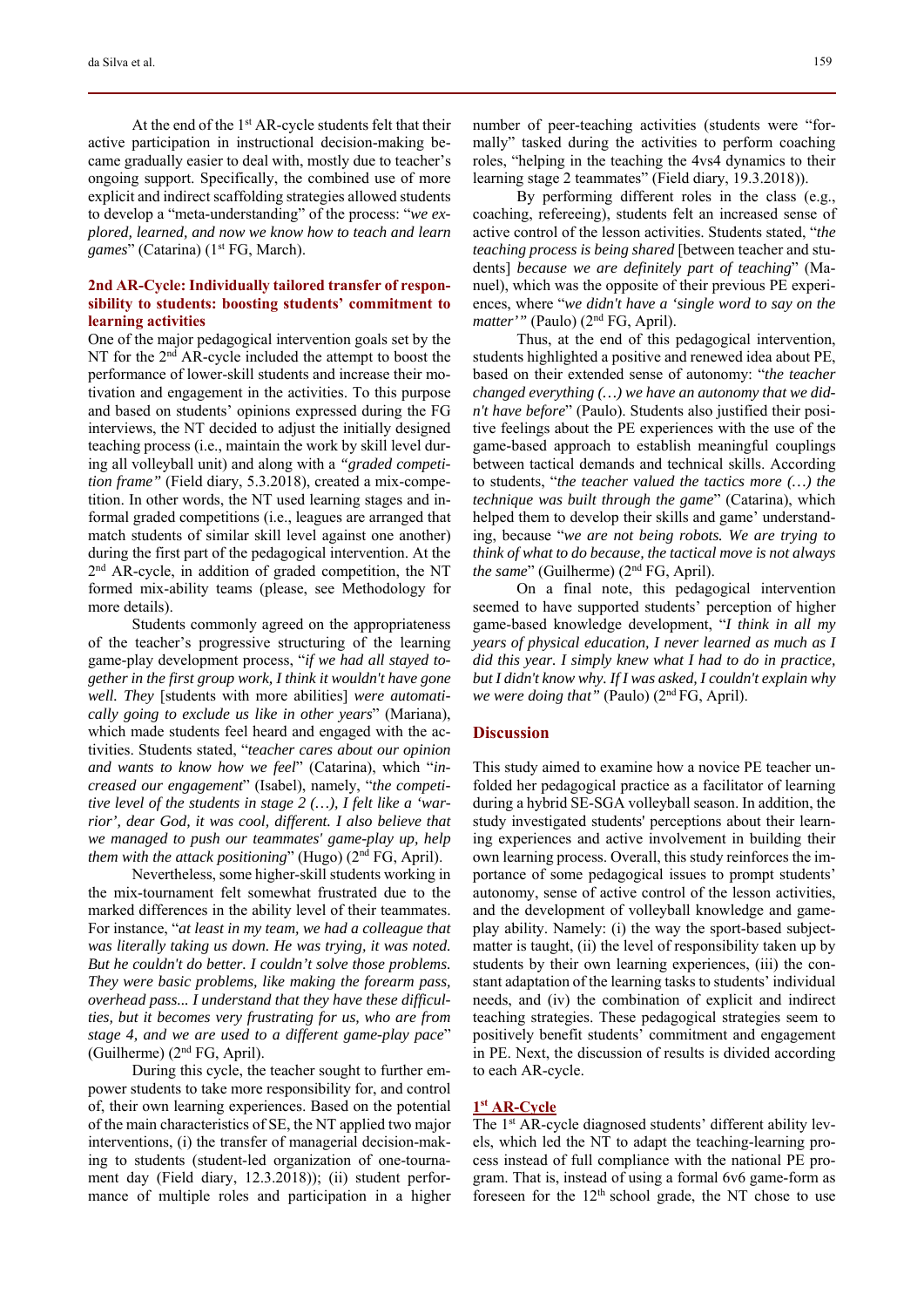game forms suited to the students' learning needs (i.e., 2vs2 and 4vs4). Two possible reasons may explain NT' adaptability. First, the insider AR-design allowed the teacher to continuously adjust procedures to the dynamic nature of the teaching–learning process (Silva et al., 2021a). This finding aligns with the work of Özlem and Ferda (2019), where the NT, through an AR project, and a constant process of reflection, became more conscious and able to change its practice. Second, the characteristics of the PETE program in which the NT graduated, a program with specific training in student-centered models. For instance, in a recent systematic review conducted by Silva et al. (2021b), the authors concluded that teacher's occupational socialization experiences are a strong predictor of their adherence (or lack of that) to these pedagogies.

Over the 1<sup>st</sup> AR-cycle, students emphasized as main advantages of using learning stages the establishment of cooperative relationships, the fairness of competition, and the 'right amount of time' for practicing and learning new skills. These results align with previous research on student-centered models that shows the important role social interactions play when students are learning skills or tactical tasks (Koekoek and Knoppers, 2015). Particularly within SE, research has been showing the potential of the model to foster the development of interpersonal skills (e.g., a sense of fairness) (Farias et al., 2020), the increasement of students' enjoyment, satisfaction, enthusiasm and engaged participation (Bessa et al., 2019). Students' feelings concerning the 'right amount of time' for practice and learn new skills could be related with the characteristics of the SGA, where the acquisition of skills to play is progressive, and considers students' individual learning stage within a positive learning environment (Mesquita, 2006). This result reinforces the need teachers to 'distribute' the given practice time (i.e., number of lessons available) according to students' learning needs and their learning pace (i.e., the use of learning stages) (Iserbyt et al., 2010).

Throughout the 1<sup>st</sup> cycle, particularly low-skilled students (learning stage 2) consider that the initial arrangement of learning stages was only beneficial until they manage to overcome their first difficulties. After this moment, the students felt that experiencing new challenges could be positive for their technical and tactical development and for their motivation for practice as well. This result shows that although students with lower skill levels benefit from working and playing against students of similar skill levels, which is aligned with the findings of Hastie et al. (2017), it is also important that students work through gradually challenging game-forms (Araújo et al. 2019). To act upon this issue, the constant teacher's self-reflection process and genuine interest in students' voices were critical aspects. This was also important in other research involving NTs, where the challenges faced in their practice were more easily resolved through reflections and dialogue with students (Bodsworth and Goodyear, 2017; Silva et al., 2021a).

Still over the  $1<sup>st</sup> AR$  cycle, in order to provide students with an active involvement across the season, students were challenged by the NT to participate in problemsolving tasks and to take on more responsibility for instructional tasks (i.e., students began to design the learning tasks that they deemed important for their teams' performance improvement). The difficulties felt by students are in congruence with the results of the study conducted by Araújo et al. (2017), that is, difficulties on error diagnosis. When students felt stuck, the NT gave them the opportunity to look for solutions to these problems, using questions and hints, with the aim of stimulate autonomous thinking (Dyson et al., 2004). Corroborating the results of Gil et al. (2019), this strategy shown to be decisive for the development of students' decision-making ability, which allowed them to start to have success on those tasks.

Allied to that, the findings of this AR-cycle stressed the importance of combining indirect and explicit teaching strategies according to students' prior knowledge and skill level, to sustain students' successful active involvement in the learning tasks (Metzler, 2017). As previously identified in the study of Silva et al. (2021b), the dynamic and complementary use of both indirect and direct instruction by teachers, when tailored to students' current needs of mediation, is a strategy extremely valued by students. Furthermore, through this mix pedagogical intervention (indirect and explicit teaching strategies), the NT created an environment simultaneously supportive and challenging, which encouraged students to be more actively involved in PE (Mesquita et al., 2015).

# **2nd AR-Cycle**

Considering the results of the previous cycle (i.e., the lack of motivation for practice and the need of students from learning stage 2 experience new challenges), the NT created a tournament parallel to those already planned initially (i.e., a mix-tournament beyond the graded competition). Although students of both learning stages participated in the same competition, the game rules were adjusted to their needs. might explain why students feel valued, heard, and engaged. This teaching adjustment made students feel valued, heard, and engaged, which corroborates the findings of Oliver and Kirk (2015), where the use of democratic pedagogies, in which students and teachers cooperate and negotiate, were mentioned as vital to improve the learning process in PE.

Furthermore, the NT gave to students more space for active intervention in the class, by transferring managerial decision-making to students, and allowing them to perform multiple roles and participate in a higher number of peer-teaching activities. This extension of greater students' empowerment over their own learning experiences was related to the teacher's need to recognize students as experts in their own learning (Ennis, 2014). Indeed, other investigations claimed that it can take some time for teachers transfer power decision-making to students, particularly when they are inexperienced (Curtner-Smith and Sofo, 2004) and, even more, implementing game-based approaches (Wang and Ha, 2013).

In this study, the opportunity to contribute for the class in a more active way allowed students to felt autonomous and endowed by an increased sense of control in lesson activities, which seems to contribute to a positive perspective about PE. This finding suggests that for students to attribute meaning to PE - a foundational curricular goal (Fletcher and Chróinín 2021), it is important that teachers listen to the students, consider their opinions, and share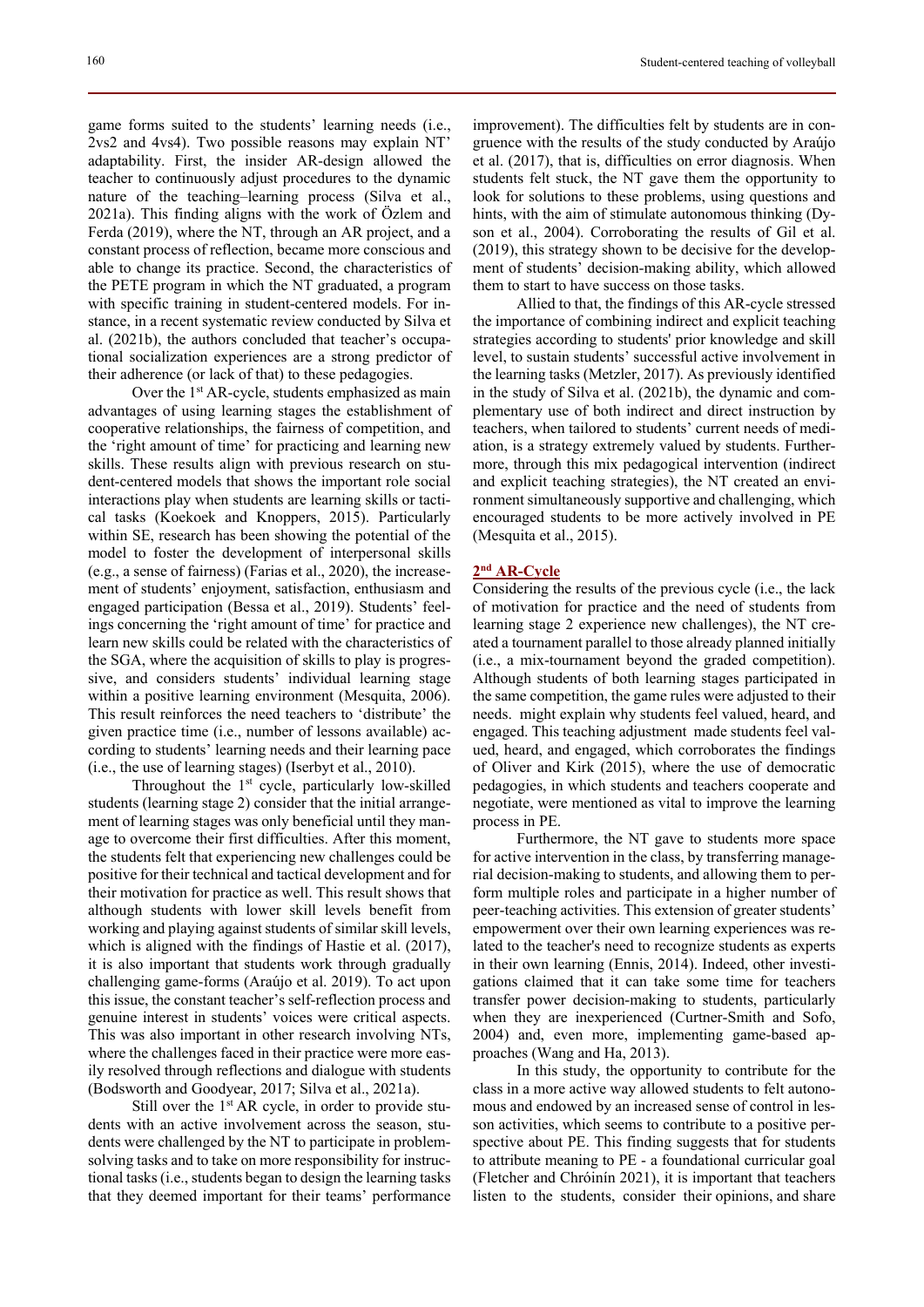decision-making power with them (Phillips et al., 2021).

Furthermore, the use of a game-based approach that subordinate the teaching of technical skills to the teaching of tactics, and face students with problem to challenge their capacity for understanding and performing game play (SGA, Mesquita et al., 2005) was particularly powerful for students assign enhanced meaning to the games' learning. This finding highlights the importance of students to learn through game-based approaches, and to understand what, how, and when to apply technical skills within the broader context of game play (García-Ceberino et al., 2020). Additionally, Morales-Belando et al. (2018) showed the positive effect of using tactical approaches on students' perceived competence, which, in turn, seems to be positively related with the fulfillment of their sense of autonomy, and enjoyment (Gil-Arias et al., 2017). Notwithstanding the contribution of these two studies, they were both conducted with experienced teachers while implementing Teaching Games for Understanding (Morales-Belando et al., 2018) and Teaching Games for Understanding/SE units of short-term (Gil-Arias et al., 2017). In this sense, this study presents novel longitudinal information about the potential of combining the SE and the SGA (a model that consider the specificity of the content subject-knowledge) by teachers at the beginning of career.

## **Conclusion**

This paper provides a thoughtful example of how a PE teacher at the beginning of career adapted the pedagogical practice to act as a facilitator of learning through a hybrid SE/SGA unit. In conclusion, the use combined of a teaching model that allow a great student-centered environment (e.g., Sport Education) and other that emphasize the specificity of the content subject-knowledge (e.g., Step-Game Approach for non-invasion games) seems to allow the NT to adjust her pedagogical intervention as facilitator to students' individual learning needs. In consequence of such intervention, the students perceived that they developed their autonomy and sense of active control of the class activities, their abilities and volleyball-based knowledge, which made them more interested and engaged in PE.

Future research should continue to focus on the professional development of NTs through longitudinal AR designs. Despite the use of multiple data sources and several trustworthiness criteria, future studies on this topic could also benefit from the use of video-audio as a complementary data source data. For example, to collect images of teacher and students, and at the same time, their voices. This could provide a more accurate analysis of the teaching-learning process, and of the important details of the interaction between teacher and students and among students.

In practical terms, based on our findings we recommend that PETE and professional development programs should be more focused on: (i) developing teacher's ability to game design, to use effective questioning and gradually to empower students to assume an active role over their learning experiences; (ii) offering school placement training and postgraduate professional practice based on student-centered approaches.

#### **Acknowledgements**

We wish to thank all the students for their participation in the present study and the school where the study took place.The experiments comply with the current laws of the country in which they were performed. The authors have no conflict of interest to declare. The datasets generated during and/or analyzed during the current study are not publicly available, but are available from the corresponding author who was an organizer of the study.

#### **References**

- Araújo, R., Hastie, P., Lohse, K., Bessa, C. and Mesquita, I. (2019) The long-term development of volleyball game play performance using Sport Education and the Step-Game-Approach model. *European Physical Education Review* **25,** 311-326. https://doi.org/10.1177/1356336X17730307
- Araújo, R., Hastie, P., Pereira, C. and Mesquita, I. (2017) The evolution of student-coach's pedagogical content knowledge in a combined use of Sport Education and the Step-Game-Approach model. *Physical Education and Sport Pedagogy* **22,** 518-535. https://doi.org/10.1080/17408989.2017.1294668
- Araújo, R., Mesquita, I., Hastie, P. and Pereira, C. (2015) Students' game performance improvements during a hybrid Sport Education-Step-Game-Approach volleyball unit. *European Physical Education Review* **22,** 185-200. https://doi.org/10.1177/1356336X15597927
- Bessa, C., Hastie, P., Araújo, R. and Mesquita, I. (2019) What do we know about the development of personal and social skills within the Sport Education model: A systematic review. *Journal of Sports Science & Medicine* **18,** 812-829.
- https://pubmed.ncbi.nlm.nih.gov/31827367/ Bodsworth, H. and Goodyear, V. (2017) Barriers and facilitators to using digital technologies in the Cooperative Learning model in Physical Education. *Physical Education and Sport Pedagogy* **22,** 563- 579. https://doi.org/10.1080/17408989.2017.1294672
- Bracco, E., Lodewyk, K. and Morrison, H. (2019) A case study of disengaged adolescent girls' experiences with teaching games for understanding in Physical Education. *Curriculum Studies in Health and Physical Education* **10,** 207-225. https://doi.org/10.1080/25742981.2019.1632724
- Braun, V., Clarke, V. and Weate, P. (2016) Using thematic analysis in sport and exercise research. In: Routledge handbook of qualitative research in sport and exercise. Eds: Smith, B. and Sparkes, A.C. London: Routledge. 191-205.
- Bunker, D. and Thorpe, R. (1982) A model for the teaching of games in secondary schools. *Bulletin of Physical Education* **18,** 5-8.
- Casey, A., Hill, J. and Goodyear, V. (2014) "PE doesn't stand for Physical Education. It stands for public embarrassment": Voicing experiences and proffering solutions to girls' disengagement in Physical Education. Editors: Sara Barnard Flory, Amy Tischler, Stephen Sanders. Publisher: Rowman & Littlefield
- Chêne, E., Lamouche, C. and Petit, D. (1986) Volley-ball: de l'école... aux associations: De l'école. Revue Education Physique et Sport.
- Coghlan, D. (2007) Insider action research: opportunities and challenges. *Management Research News* **30,** 335-343. https://doi.org/10.1108/01409170710746337
- Corbin, J. and Strauss, A. (2014) Basics of Qualitative Research: Techniques and Procedures for Developing Grounded Theory. Sage Publications.
- Curtner-Smith, M. and Sofo, S. (2004) Preservice teachers' conceptions of teaching within Sport Education and multi-activity units. *Sport, Education and Society* **9,** 347-377. https://doi.org/10.1080/13573320412331302430
- Denzin, N. (2012) Triangulation. *Journal of Mixed Methods Research* **6,** 80-88. https://doi.org/10.1177/1558689812437186
- Dyson, B., Griffin, L. and Hastie, P. (2004) Sport Education, Tactical Games, and Cooperative Learning: Theoretical and pedagogical considerations. *Quest* **56,** 226-240.
- https://doi.org/10.1080/00336297.2004.10491823 Ennis, C. (2014) What goes around comes around ... or does it? Disrupting the cycle of traditional, sport-based Physical Education. *Kinesi-*
- *ology Review* **3,** 63-70. https://doi.org/10.1123/kr.2014-0039 Farias, C., Hastie, P. and Mesquita, I. (2018) Scaffolding student-coaches' instructional leadership toward student-centred peer interactions: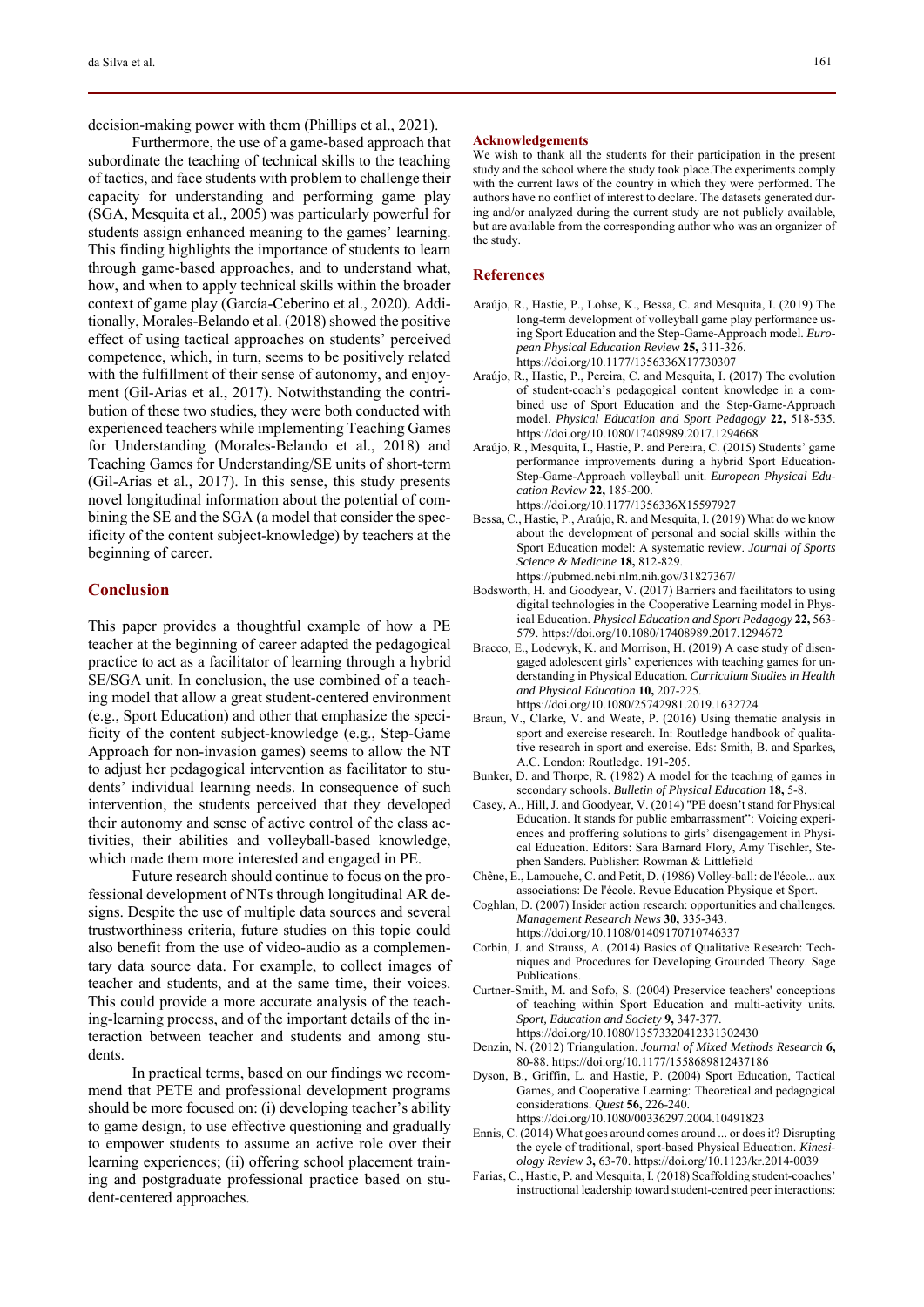A yearlong action-research intervention in sport education. *European Physical Education Review* **24,** 269-291.

- https://doi.org/10.1177/1356336X16687303
- Farias, C., Wallhead, T. and Mesquita, I. (2020) "The project changed my life": Sport Education's transformative potential on student physical literacy. *Research Quarterly for Exercise and Sport* **91,** 263-278. https://doi.org/10.1080/02701367.2019.1661948
- Fereday, J. and Muir-Cochrane, E. (2006) Demonstrating rigor using thematic analysis: A hybrid approach of inductive and deductive coding and theme development. *International Journal of Qualitative Methods* **5,** 80-92.
	- https://doi.org/10.1177/160940690600500107
- Fletcher, T. and Chróinín, D.N. (2021) Pedagogical principles that support the prioritisation of meaningful experiences in Physical Education: Conceptual and practical considerations. *Physical Education and Sport Pedagogy*.
- https://doi.org/10.1080/17408989.2021.1884672 García-Ceberino, J., Gamero, M., Feu, S. and Ibáñez, S. (2020) Differences in technical and tactical learning of football according to the teaching methodology: A study in an educational context. *Sustainability (Switzerland)* **12(16**), 6554.
- https://doi.org/10.3390/su12166554 Gil, V., Álvarez, F., Pizarro, A. and Domínguez, A. (2019) Questioning as a fundamental tool for Physical Education students to develop
- decision-making skills. *Movimento* **25.** Gil-Arias, A., Diloy-Pena, S., Sevil-Serrano, J., Garcia-Gonzales, L. and Abos, A. (2021) A hybrid TGfU/SE volleyball teaching unit for enhancing motivation in Physical Education: A mixed-method approach. *International Journal of Environmental Research and Public Health* **18(1),** 110.
	- https://doi.org/10.3390/ijerph18010110
- Gil-Arias, A., Harvey, S., Cárceles, A., Práxedes, A. and Del Villar, F. (2017) Impact of a hybrid TGfU-Sport Education unit on student motivation in Physical Education. *Plos One* **12(6)**, e0179876. https://doi.org/10.1371/journal.pone.0179876
- Hastie, P. and Mesquita, I. (2016) Sport-based Physical Education. In: Routledge handbook of Physical Education pedagogies. Ed: Ennis, C. New York: Routledge. 664.
- Hastie, P., Ward, J. and Brock, S. (2017) Effect of graded competition on student opportunities for participation and success rates during a season of Sport Education. *Physical Education and Sport Pedagogy* **22**, 316-327.

https://doi.org/10.1080/17408989.2016.1203888

- Hordvik, M., MacPhail, A. and Ronglan, L.T. (2019) Learning to teach Sport Education: investigating a pre-service teacher's knowledge development. *Sport, Education and Society* **24,** 51-65. https://doi.org/10.1080/13573322.2017.1322948
- Iserbyt, P., Elen, J. and Behets, D. (2010) Instructional guidance in reciprocal peer tutoring with task cards. *Journal of Teaching in Physical Education* **29,** 38-53. https://doi.org/10.1123/jtpe.29.1.38
- Kemmis, S., McTaggart, R. and Nixon, R. (2014) The Action Research Planner. Singapore: Springer. https://doi.org/10.1007/978-981- 4560-67-2
- Kirk, D. (2010) Physical education futures. London: Routledge. https://doi.org/10.4324/9780203874622
- Koekoek, J. and Knoppers, A. (2015) The role of perceptions of friendships and peers in learning skills in Physical Education. *Physical Education and Sport Pedagogy* **20,** 231-249. https://doi.org/10.1080/17408989.2013.837432
- Koekoek, J., Kamp, J., Walinga, W. and Hilvoorde, I. (2019) Exploring students' perceptions of video-guided debates in a game-based basketball setting. *Physical Education & Sport Pedagogy* **24,** 519-533. https://doi.org/10.1080/17408989.2019.1635107
- McMahon, E. and MacPhail, A. (2007) Learning to teach Sport Education: The experiences of a pre-service teacher. *European Physical Education Review* **13,** 229-246.
	- https://doi.org/10.1177/1356336X07076878
- Merriam, S.B. and Tisdell, E.J. (2016) Qualitative research: A guide to design and implementation. 4th edition. San Francisco: CA: Jossey-Bass.
- Mesquita, I. (2006) Ensinar bem para aprender melhor o jogo de voleibol. In: *Pedagogia do desporto*. Eds: Tani, G., Bento, J. and Petersen, R. Rio de Janeiro: Guanabara Koogan. 327-343.
- Mesquita, I., Coutinho, P., Martin-Silva, L.D., Parente, B., Faria, M. and Afonso, J. (2015) The value of indirect teaching strategies in enhancing student-coaches' learning engagement. *Journal of*

*Sports Science and Medicine* **14,** 657-668. https://pubmed.ncbi.nlm.nih.gov/26336354/

- Mesquita, I., Graça, A., Gomes, A.R. and Cruz, C. (2005) Examining the impact of a Step Game Approach to teaching volleyball on student tactical decision making and skill execution during game play. *Journal of Human Movement Studies* **48,** 469-492.
- Metzler, M. (2017) Instructional Models for Physical Education. 3rd edition. New York: Routledge. https://doi.org/10.4324/9781315213521
- Morales-Belando, M.T., Calderon, A. and Arias-Estero, J.L. (2018) Improvement in game performance and adherence after an aligned TGfU floorball unit in Physical Education. *Physical Education and Sport Pedagogy* **23,** 657-671.
- https://doi.org/10.1080/17408989.2018.1530747 O'Leary, N. (2014) Learning informally to use Teaching Games for Understanding: The experiences of a recently qualified teacher. *European Physical Education Review* **20,** 367-384.

https://doi.org/10.1177/1356336X14534359

- Oliver, K.L. and Kirk, D. (2015) Girls, Gender and Physical Education: An Activist Approach. 1st edition. New York: Routledge. https://doi.org/10.4324/9781315796239
- Özlem, A. and Ferda, G. (2019) Teacher who (cannot) change: Experimental processes of Physical Education teachers by means of pedagogical innovations at the time of their professional development. *Egitim ve Bilim* **44,** 401-420.
- Patton, M.Q. (2015) Qualitative Research & Evaluation Methods. Fourth edition edition. United States of America: SAGE.
- Phillips, S.R., Marttinen, R., Mercier, K. and Gibbone, A. (2021) Middle school students' perceptions of Physical Education: A qualitative look. *Journal of Teaching in Physical Education* **40,** 30-38. https://doi.org/10.1123/jtpe.2019-0085
- Rink, J.E. (1993) Teaching Physical Education for learning. 2nd edition. St. Louis: Mosby.
- Siedentop, D. (1994). Sport education: Quality PE through positive sport experiences, Human Kinetics, Champaign.
- Silva, R., Farias, C. and Mesquita, I. (2021a) Cooperative Learning contribution to student social learning and active role in the class. *Sustainability* **13,** 8644. https://doi.org/10.3390/su13158644
- Silva, R., Farias, C. and Mesquita, I. (2021b) Challenges faced by preservice and novice teachers in implementing student-centred models: A systematic review. *European Physical Education Review* **27(4)**, 798-816.

https://doi.org/10.1177/1356336X21995216

Wang, C. and Ha, A. (2013) The theory of planned behaviour: Predicting pre-service teachers' teaching behaviour towards a constructivist approach. *Sport, Education & Society* **18,** 222-242. https://doi.org/10.1080/13573322.2011.558572

# **Key points**

- The alliance between the Sport Education and the Step-Game Approach allows the novice teacher to adjust her pedagogical intervention as facilitator of learning to students' individual learning needs.
- Students perceived that they developed their autonomy and sense of active control of the class activities, their abilities and volleyball-based knowledge, which made them more interested and engaged in PE.
- Future studies should consider longitudinal AR designs and video-audio as a complementary data source data.
- PETE and professional development programs should be more focused on developing teacher's ability to game design, to use effective questioning and gradually to empower students to assume an active role over their learning experiences. Also, offer school placement training and postgraduate professional practice based on student-centered approaches.